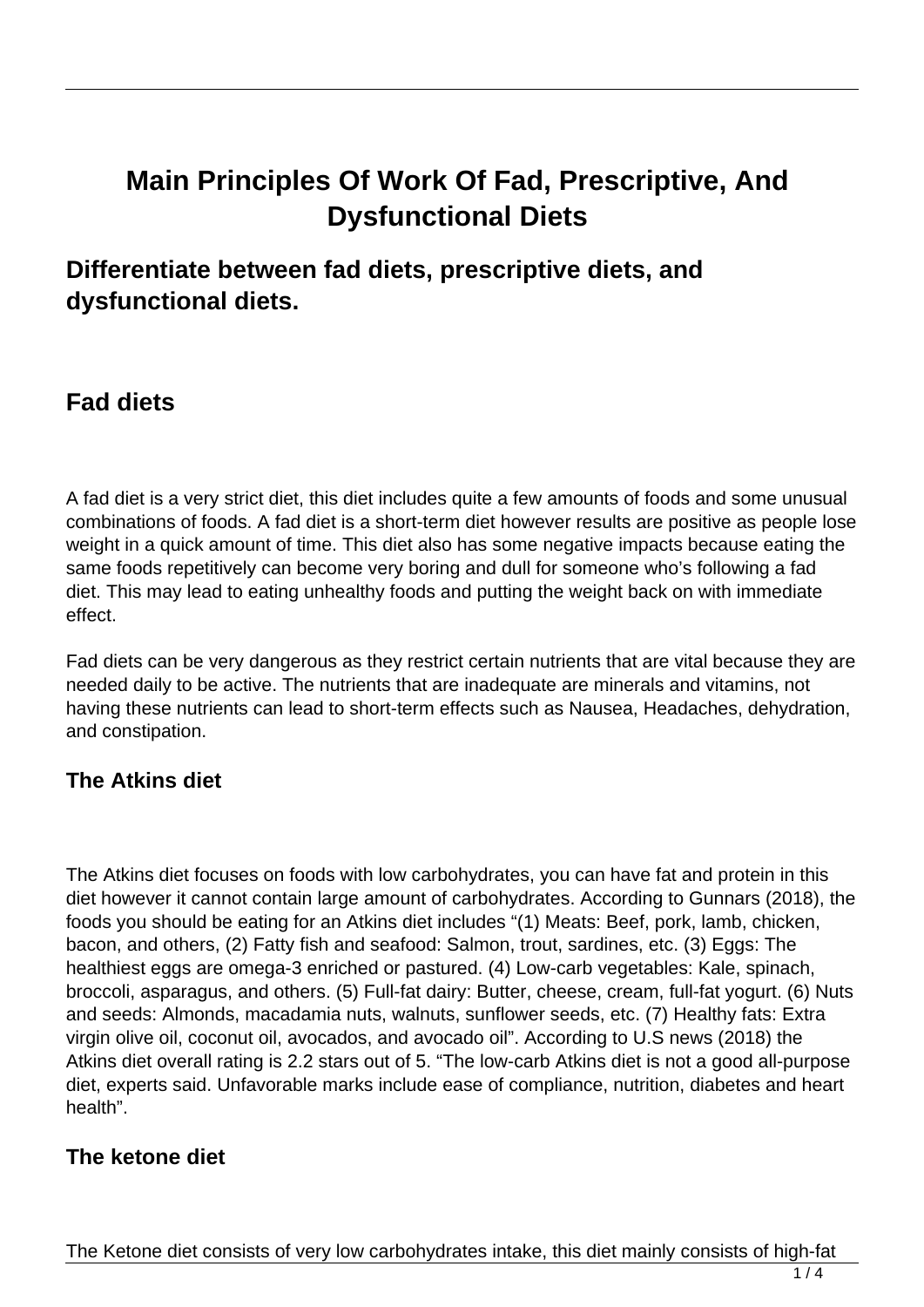foods as well as the Atkins diet. When the body's carbohydrates are reduced and replaced with fat foods the body is in a metabolic state which is known as ketosis. When the body is going through this phase the body becomes remarkably efficient for burning fat instead of energy. The ketone diet also has some positive impacts on health as it drastically reduces insulin levels and also blood sugar levels. Mawer (2018) states that there are some side effects following the ketone diet. "This is often referred to as the keto flu and is usually over within a few days. Keto flu includes poor energy and mental function, increased hunger, sleeps issues, nausea, and digestive discomfort and decreased exercise performance". The foods to eat for a ketone diet are chicken, turkey steak, and bacon from the meat perceptive of foods. Nuts such as almonds are also snacks you can have when following a ketone diet. U.S news states that the diet is an overall 2.1 starts out of 5. US health news (2018) "The Keto diet was among the lowest-ranked diets overall. Many of our experts expressed concerns about the diet's emphasis on fat-rich foods. "This diet is fundamentally at odds with everything we know about long-term health".

#### **The 5:2 diet.**

The 5:2 diet is a very basic diet as you can eat normally for 5 days every week; however two days a week the calorie intakes are reduced to 25% of what you normally have days. Calorie intake for a woman is five hundred calories whereas it is six hundred calories for men. The 5:2 diet also has some positive impacts on health as it helps improve metabolic health. It is also an efficient and easy way to lose fat or weight.

According to Bjarnadottir (2018) "It's important to emphasize that eating 'normally' does not mean you can eat anything. If you binge on junk food, then you probably won't lose any weight, and you may even gain weight. You should eat the same amount of food as if you hadn't been fasting at all". This shows that the diet is not as easy as it looks as you also have to maintain what you eat on the other 5 days a week. The 5:2 diet is a very simple and quick way to lose weight in my opinion as it is not a long going process that a person has to follow every day and can also be seen as a "part-time diet" however experts differ and do not agree as it 5:2 diet can be very dangerous. Kate di Prima who is a dietician states that "I don't think people realize how limited they'll be eating only 500 calories a day on a 5:2 diet. It means no rolls, no wraps, no cereals, no dining out".

## **Prescriptive diet.**

#### **The vegan diet**

The vegan diet only consists of plants, examples can be fruits, vegetables, and nuts, it can also include foods that are made from plants. Vegetarians cannot eat any type of dairy products or foods that are from animals. People who follow vegetarian diets have a variety of different reasons such as, being against animal killing, religious beliefs, and also to improve and maintain their health. According to Petre (2016) vegan diets can have positive impacts on health,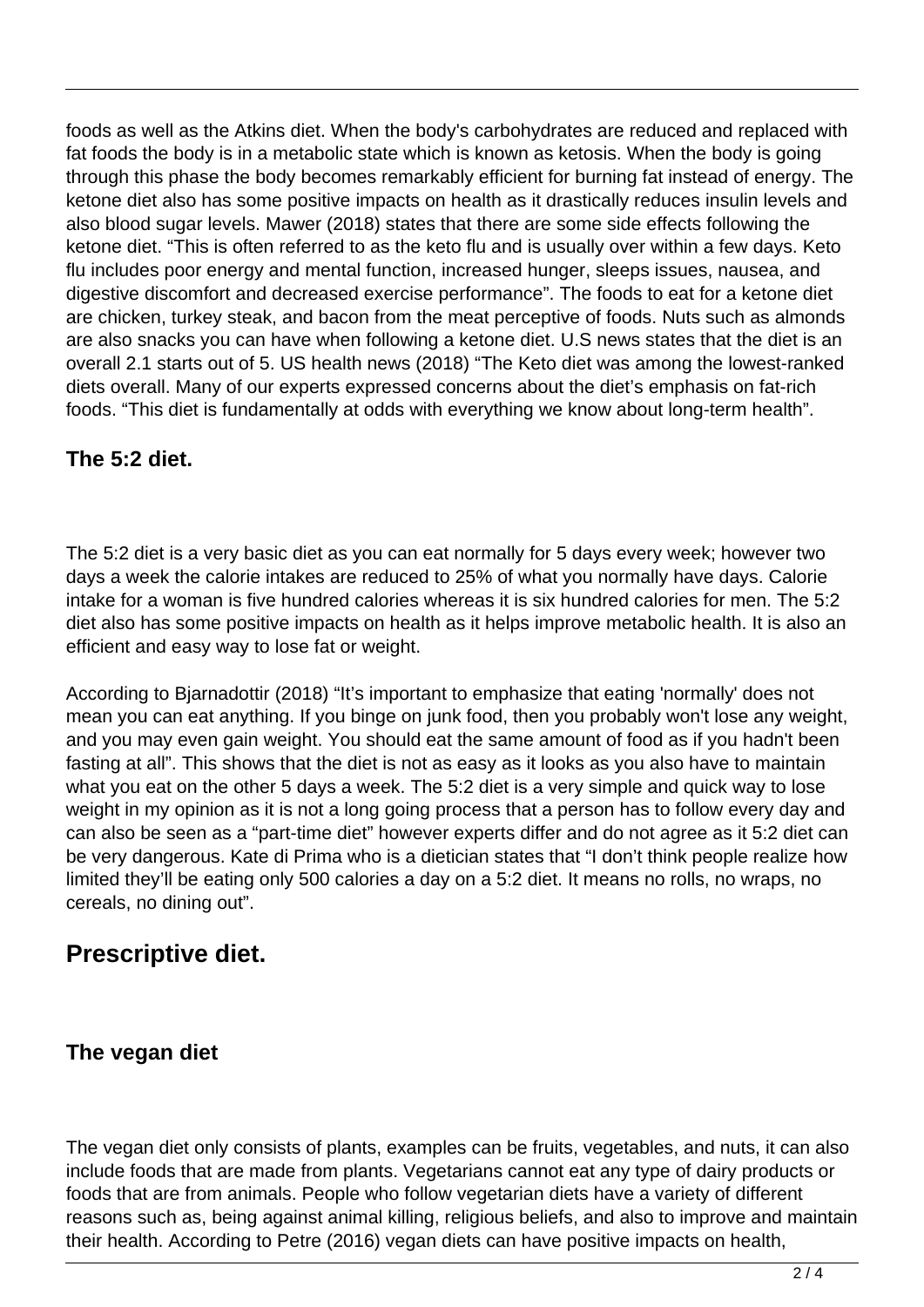"Several studies show that vegans benefit from lower blood sugar levels, higher insulin sensitivity and up to a 78% lower risk of developing type 2 diabetes than non-vegans". The vegetarian diet is also rated very highly by U.S. news as it is rated 3.5 out of 5 stars. Experts say vegetarianism is a very healthy and beneficial diet. "Vegetarianism is strong in heart health and nutritional completeness. It is a complete, healthy diet overall".

#### **Lactose intolerant diet**

Lactose intolerance can be defined as not being able to break down lactose which is a natural type of sugar. The foods that contain lactose are the following butter, cheese, ice cream, yogurt and the most important one is milk. There has been no cure found for lactose intolerance however changing your diet can be beneficial as it helps to control the symptoms. Changing your diet means you will have to replace lactose intolerance foods with lactose-free foods. The amount of lactose substance you can consume varies, according to NIDDK "People with lactose intolerance can handle different amounts of lactose. Research suggests that many people could have 12 grams of lactose—the amount in about 1 cup of milk—without symptoms or with only mild symptoms". Lactose intolerant symptoms are as follows, abdomen pains such as cramps, diarrhea, and sickness.

#### **Dysfunctional diets**

Dysfunctional dieting can be seen as diets that are very unhealthy and chaotic. People who follow these diet regimes normally tend to skip meals, binge on foods drastically, or in other instances skip meals to lose weight. This can be very dangerous as the body is sometimes underfed and not getting the nutrients it needs daily to stay healthy and active or sometimes overeating which can cause health problems in the future, an example would be diabetes.

A disordered (dysfunctional) eater eats less for nourishment and more for purposes of reshaping the body for thinness or to relieve anxiety and stress. This often causes distress. After eating, instead of feeling better, one may feel guilty, ashamed, uncomfortably full, or unsatisfied, and fearful of bingeing. When food is restricted thoughts of food, eating, hunger, and weight often dominate waking hours. Because food is unsatisfying and may be limited, dysfunctional eaters often feel tired, irritable, unable to concentrate, and increasingly selfabsorbed. Discuss specific disordered physiological processes that can occur due to poor dietary habits. Eating problems and habits can have a major effect on your overall lifestyle. It can be difficult to maintain concentration and feel tired, feel down and depressed, avoid social occasions, suffers from low self-esteem, find it challenging to be spontaneous, and develop a short- or long-term physical health problem.

Some people develop an eating disorder which is a medical diagnosis for people who have problems due to their eating habits and this is indicated through blood tests and other further tests. On the other side, you can have an eating problem where you find it difficult to eat certain types of food, this is not diagnosed as an eating disorder. Many people with poor dietary habits sustain mental health problems too. Some of these are depression, anxiety, and obsessive-